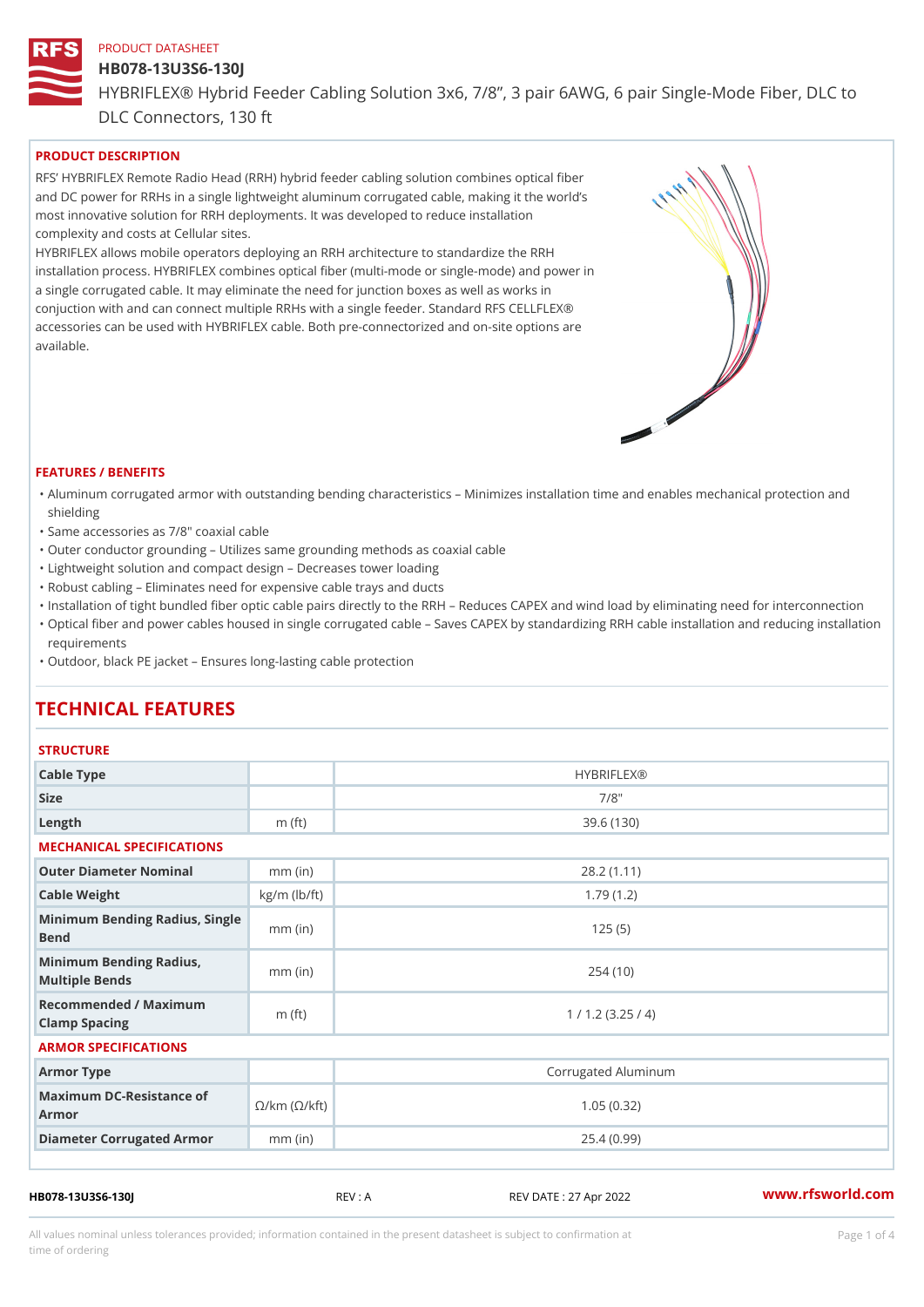# HB078-13U3S6-130J

HYBRIFLEX® Hybrid Feeder Cabling Solution 3x6, 7/8, 3 pair 6AWG, 6 DLC Connectors, 130 ft

| CABLE JACKET                                                                                                                    |                             |                                                      |
|---------------------------------------------------------------------------------------------------------------------------------|-----------------------------|------------------------------------------------------|
| UV-Protection Individual and<br>External Jacket                                                                                 |                             | Yes                                                  |
| Jacket Material                                                                                                                 |                             | Outdoor, Polyethylene, Black                         |
| DC POWER CABLE SPECIFICATIONS                                                                                                   |                             |                                                      |
| Number of DC Pairs                                                                                                              |                             | 3                                                    |
| Maximum DC-Resistance $\bigotimes_{k=m}^{\infty}$ ( $\bigotimes_{k=m}^{\infty}$ /km ( $\bigotimes_{k=m}^{\infty}$ )<br>$C$ able |                             | 1.4(0.42)                                            |
| Cross Section of Power Cnamble (AWG)                                                                                            |                             | 13.3(6)                                              |
| DC Wire Jacket Material                                                                                                         |                             | $PVC/Ny$ lon                                         |
| DC Cable Single Bending Rhandi(uish)                                                                                            |                             | 83 (3.3)                                             |
| DC Cable Diameter                                                                                                               | $mm$ (in)                   | 6.45(0.25)                                           |
| DC Standards (Meets or Exceeds)                                                                                                 |                             | For use in Type MC per UL 1569, PVC Nylon, RoHS/REAC |
| Break-out Length (Top)                                                                                                          | $mm$ (in)                   | 609 (24)                                             |
| Break-out Length (Bottcm)mm (in)                                                                                                |                             | 1016(40)                                             |
| F/O CABLE SPECIFICATIONS                                                                                                        |                             |                                                      |
| F/O Cable Type                                                                                                                  |                             | G657-A1 Single Mode, Bend Tolerant                   |
| Number of F/O Pairs                                                                                                             |                             | 6                                                    |
| Core/Clad                                                                                                                       | $\mu$ m                     | 9/125                                                |
| Secondary Protection Nominal(in)                                                                                                |                             | 900(0.035)                                           |
| Single Bending Radius                                                                                                           | $mm$ (in)                   | 83 (3.3)                                             |
| F/O Standards (Meets or<br>Exceeds)                                                                                             |                             | UL Listed Type OFNR (UL1666), RoHS Compliant         |
| Optical Loss                                                                                                                    | dB/Km                       | $0.5 \t@ 1310 nm$<br>$0.5 \ @ \ 1550 \ nm$           |
| Fiber Termination End                                                                                                           |                             | DLC connector                                        |
| Fiber Termination End 2                                                                                                         |                             | DLC connector                                        |
| FO Break-out Length (Top)mm (in)                                                                                                |                             | 889 (35)                                             |
| FO Break-out Length (Bottomm) (in)                                                                                              |                             | 1016(40)                                             |
| TESTING AND ENVIRONMENTAL                                                                                                       |                             |                                                      |
| Storage Temperature                                                                                                             | $^{\circ}$ C ( $^{\circ}$ F | -40 to 70 (-40 to 158)                               |
| Operation Temperature                                                                                                           | $^{\circ}$ C ( $^{\circ}$ F | $-40$ to 65 ( $-40$ to 149)                          |
| Installation Temperature                                                                                                        | $^{\circ}$ C ( $^{\circ}$ F | $-20$ to $65$ ( $-4$ to $149$ )                      |
|                                                                                                                                 |                             |                                                      |

HB078-13U3S6-130J REV : A REV DATE : 27 Apr 2022 [www.](https://www.rfsworld.com)rfsworld.com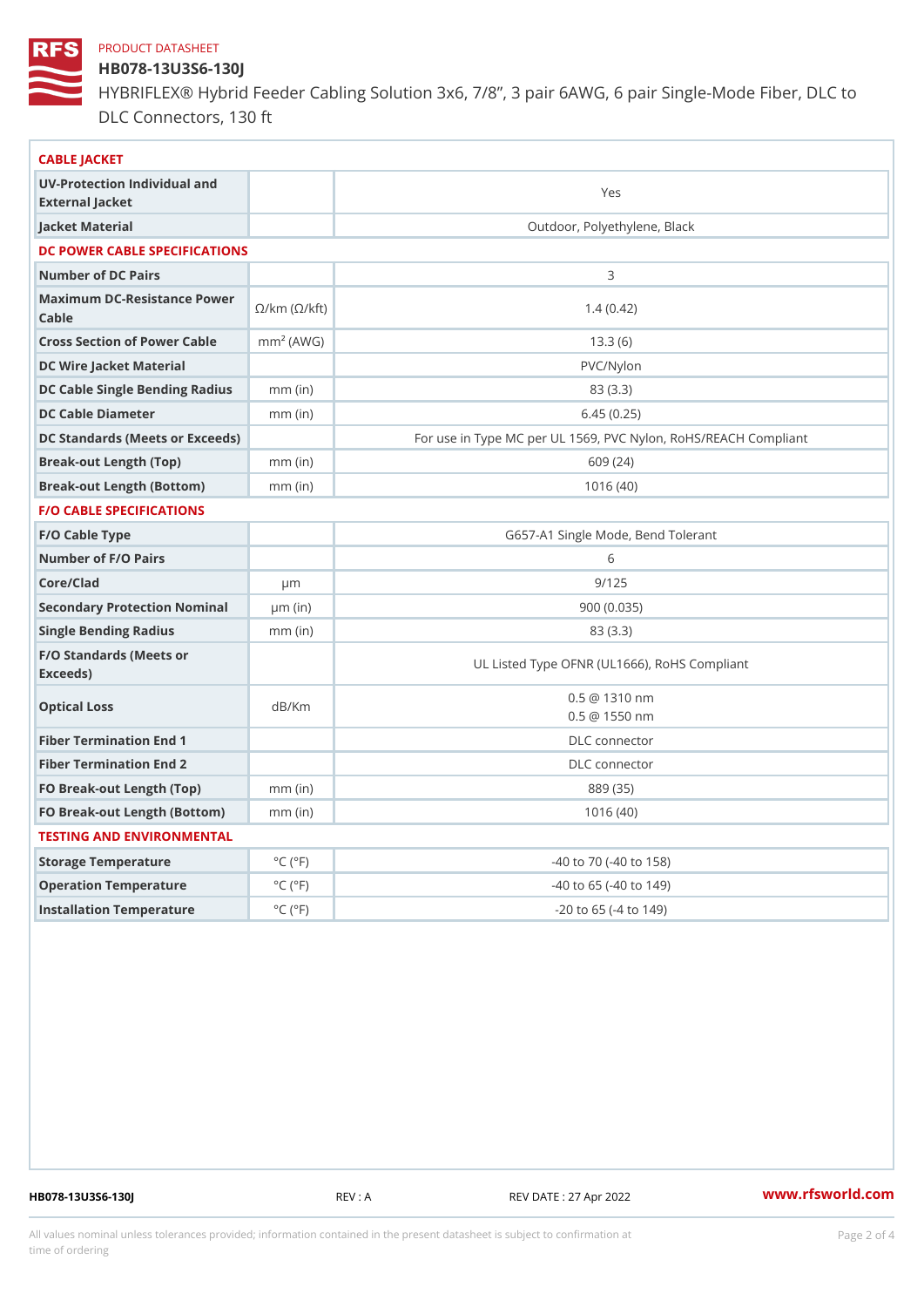## HB078-13U3S6-130J

HYBRIFLEX® Hybrid Feeder Cabling Solution 3x6, 7/8, 3 pair 6AWG, 6 DLC Connectors, 130 ft

#### EXTERNAL DOCUMENT LINKS

Installation Guidelwinessad On-line Factory Te[s](https://www.rfsworld.com/pictures/userfiles/programs/AAST Latest Version.zip)/teRvesults:

# NOTES

Nominal length equals length of trunk not including t breakouts; breakout lengths add additionally to the t length tip to tip.

HB078-13U3S6-130J REV : A REV DATE : 27 Apr 2022 [www.](https://www.rfsworld.com)rfsworld.com

All values nominal unless tolerances provided; information contained in the present datasheet is subject to Pcapgeling that i time of ordering